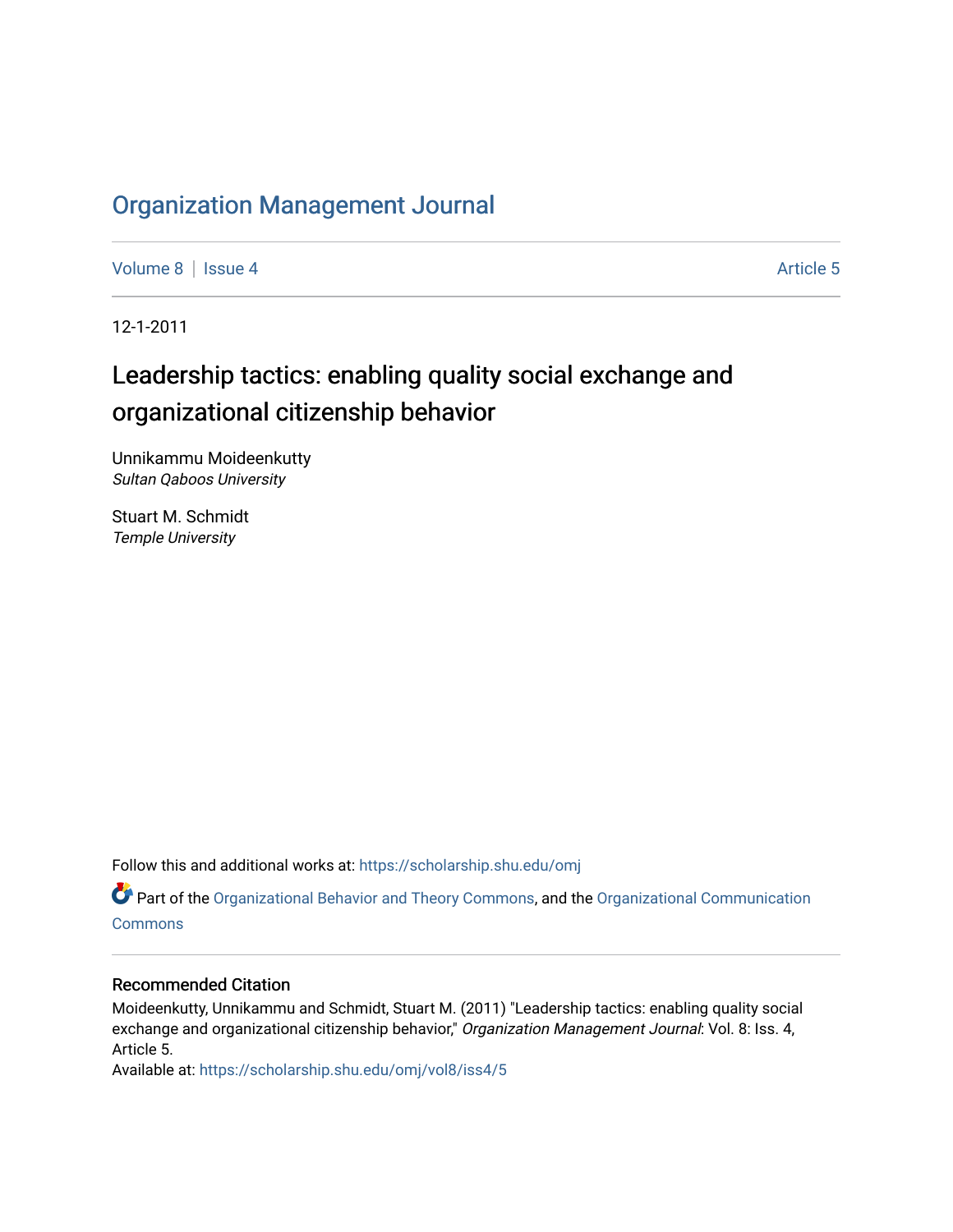# Leadership tactics: enabling quality social exchange and organizational citizenship behavior

## Unnikammu Moideenkutty<sup>1</sup> and Stuart M Schmidt<sup>2</sup>

1 Department Management, Sultan Qaboos University, Sultanate of Oman; <sup>2</sup> Fox School of Business, Temple University, Philadelphia, Pennsylvania, USA

#### Correspondence:

Unnikammu Moideenkutty, College of Commerce & Economics, Department Management, Sultan Qaboos University, Sultanate of Oman Tel: +968 24142922 Fax:  $+968$  24414043 E-mail: umoideen@gmail.com



Organization Management Journal

#### Abstract

We examined the relationship between leaders' positive and negative influence tactics and their subordinates' organizational citizenship behavior (OCB) directed toward them as well as the quality of the social exchange with them in westernized Middle Eastern organizations. In this study, we used data from 202 supervisor–subordinate dyads in the Sultanate of Oman. Our findings supported the hypothesis that positive leader influence tactics would be positively associated with affirmative social exchange (represented by a combination of leader–member exchange (LMX) and trust) and subordinates' OCB directed toward supervisors. However, while negative leader influence tactics were related negatively to social exchange, they were unrelated to supervisor-directed OCB. We found that social exchange mediated the relationship between a leader's positive influence tactics and OCB directed toward them. Finally, we discuss the implications of our findings for future leadership research and leadership development.

Organization Management Journal (2011) 8, 229–241. doi:10.1057/omj.2011.35

Keywords: leadership; tactics; Oman; social exchange; organizational citizenship behavior

The positive organizational approach advocated by positive organizational psychology researchers has been steadily gaining traction among writers analyzing managerial and organizational effectiveness (Luthans, 2002a, b; Cameron et al., 2003; Cameron and Lavine, 2006; Luthans and Avolio, 2009; Quinn, 2009; Wright and Quick, 2009). This perspective focuses on enabling positive social exchange relationships among organizational members, foremost of which are between leaders and their subordinates. Cameron and Lavine (2006) notably employed this approach in analyzing organizational effectiveness in their study of Kaiser-Hill's remediation of the Rocky Flats superfund site. Arising from the positive organizational perspective is the emphasis on employing positive leadership to influence and motivate subordinates' performance beyond ordinary job specifications and performance expectations.

In exploring the dynamics of positive organizational leadership, we recognize that the traditional constructs of leader influence tactics, social exchange relationships, and organizational citizenship behavior (OCB) are central. In fact, exercising influence often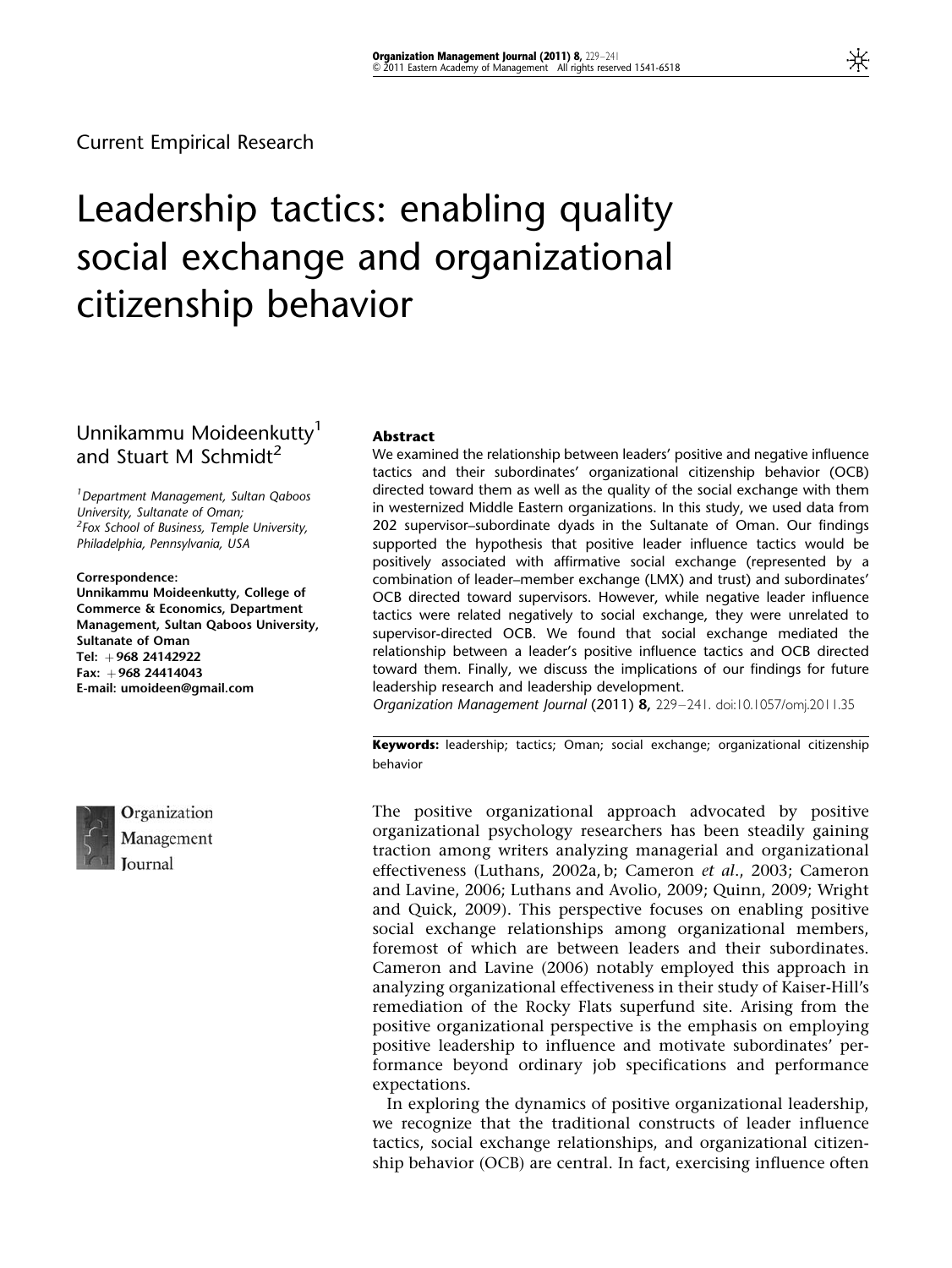is considered essential to the practice of leadership (Kipnis et al., 1980). An important potential consequence of downward leader influence that has received relatively less research attention in this context is OCB (Organ, 1988). Organ (1988) described OCB as discretionary behavior that is not explicitly required or formally rewarded by organizations but at the same time, collectively, contributes to organizational effectiveness. Examples of organizational citizenship behavior directed toward supervisors (SOCB) include accepting extra duties and responsibilities at work, working overtime when needed, and assisting supervisors with their workload. Although these activities may not be included in formal job descriptions, they are necessary to organizational performance.

Podsakoff and MacKenzie (1997) argue that in general, OCB may enhance organizational performance, "by 'lubricating' the social machinery of an organization, reducing friction, and/or increasing efficiency" (Podsakoff and MacKenzie, 1997: 135). OCB may also contribute to organizational success by enhancing co-worker and managerial productivity, promoting better use of scarce resources, improving coordination, strengthening an organization's ability to attract and retain quality employees, reducing variability of performance, and enabling successful adaption to external environmental changes. Though limited, existing research indicates the OCB has a positive relationship to several indicators of organizational performance (Podsakoff and MacKenzie, 1997; Koys, 2001). These indicators of organizational performance include unit performance (Podsakoff and MacKenzie, 1994), quantity and quality of production (Podsadoff et al., 1997), overall operating efficiency, quality of performance, and revenue to full-time equivalents (Walz and Niehoff, 1996), customer satisfaction (Schneider et al., 2005) and productivity and turnover (Sun et al., 2007).

Managing labor forces in complex contemporary organizations poses a challenge to developing nations dependent on managerial guidance based on research originating in mainly first world Western nations, especially the United States. Although leadership research, in general, is copious, it is sparse in third world nations, especially so for positive organizational leadership. Research in organizational contexts outside North America is important to determine if the efficacy of positive organizational leadership is as salient as its proponents advocate. Preferably, research in cultural contexts different from North American organizational settings is advisable. We chose westernized formal organizations in a traditional Islamic country in the Middle East. In Omani public and private sector organizations, we examined the relationships between leaders' positive and negative downward leadership tactics and subordinates' OCB directed toward their leaders and aspects of their social exchange relationships.

Unfortunately, there is a paucity of organizational behavior research in the Arabian Peninsula, where Oman is located (Hofstede, 2001; House et al., 2001; Tsui et al., 2007). Both the landmark, Hofstede (2001) and House et al. (2001) studies explored potentially relevant national values such as Power Distance. One of the Hofstede, Hofstede and Minkov (2010) conclusions was that the national culture of Arab countries is relatively high on power distance. However, their respective "Arab Country" and "Middle East" regional findings were based on a limited sample from an amalgam of diverse Arab language countries such as Morocco, Qatar, Egypt, and Libya among others. Even though Hofstede (2001) did not survey Oman, we might expect that the national culture of Oman, also an Arab and Islamic country, would be high on power distance.

However, as a counterpoint to possible highpower distance value, Islam emphasizes equality among individuals, and there is a traditional lack of a religious organizational hierarchy (House et al., 2001). Furthermore, Islam teaches to live cooperatively and care for one another (Bahaudin et al., 2010). Thus, we could expect positive leadership practices to resonate with Omanis. Although national culture values may result in specific intraorganizational influence tactics, we are not aware of organizational behavior studies in the Arabic speaking region specifically relevant to the relationships that we were investigating (Ali, 2005).

This makes Oman an interesting context to study supervisory influence tactics. As argued by the "convergence" hypothesis, managerial beliefs and practices may become increasingly similar across the world with industrialization, but the responses of employees to these practices may still be affected by the national culture. Locating our study in Oman provided us with a unique opportunity to study the responses of employees in a possibly high-power distance and equalitarian culture to positive and negative downward influence tactics used by authority figures. In the absence of research to the contrary, we assume that organizational relationships in westernized, English speaking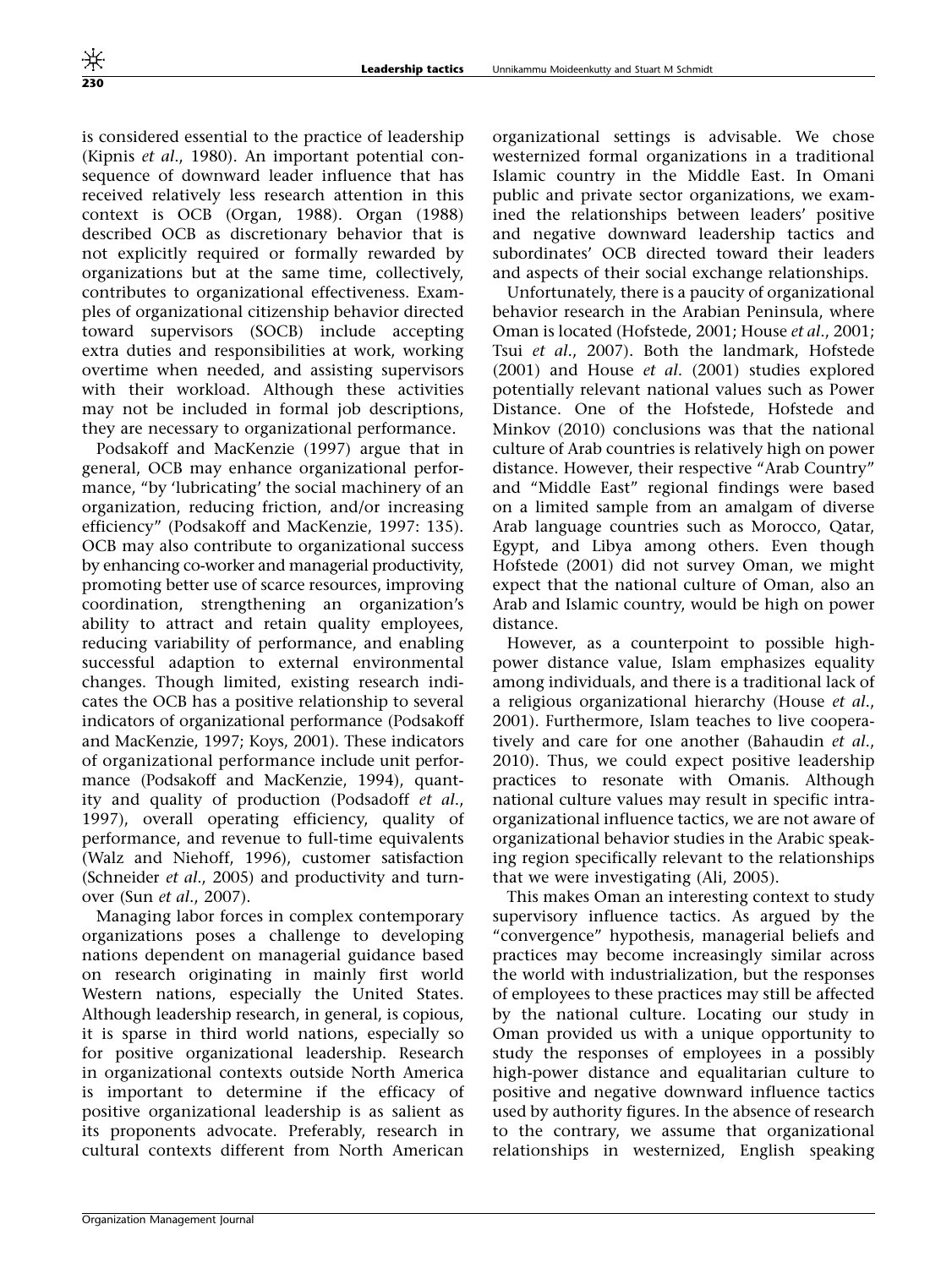formal Omani organizations will generally mirror those in formal North American economic organizations. The apparent paradox between the presumed Middle Eastern high-power distance and equalitarian Islamic values is similar to the paradox in the United States between its national socialcultural equalitarian norms and hierarchical formal organizational power relationships. In addition, we assume that the universal effect of industrialization and Western business practices (Form, 1979) leads to a global "convergence hypothesis" as supported by the work of Rungtusanatham et al. (2005). Proponents of this position argue that as nations industrialize, their economic organizations emulate global industrial practices and their managerial beliefs and practices become increasingly similar (Kerr et al., 1960).

#### Social exchange relationships

The positive organizational approach advocated by the positive organizational psychology writers (Cameron et al., 2003; Cameron and Quinn, 2006; Luthans and Avolio, 2009) focuses on promoting positive and developmental social exchange between organizational participants, especially between supervisors and their subordinates. An early author in the area of exchange relationships, Blau (1964), distinguished between economic and social exchange. According to Blau (1964), social exchange involves favors that create diffuse future obligations where the nature of the return may be uncertain. Alternately, economic exchange involves contractually specified obligations performed at a specific time (Organ and Konovsky, 1989). Because the obligations are contractual, economic exchange does not necessarily depend on trust. However, unlike economic exchange, social exchange promotes feelings of personal obligation, gratitude, and trust resulting in enduring social patterns (Cropanzano and Mitchell, 2005).

Building on the work of Blau (1964), Organ and Konovsky (1989) also differentiated between social and economic exchange relationships. They focused on the interpersonal attachment that develops from social exchange between individuals such as between supervisors and their subordinates. Later, Konovsky and Pugh (1994) showed that social exchange in the form of fair treatment leads to the development of a social exchange relationship represented by trust in one's supervisor. Furthermore, Konovsky and Pugh (1994) found that trust in one's supervisor mediated the relationship between fairness and OCB, indicating that social exchange relationships lead to positive work behaviors.

We define trusting one's supervisor (Ambrose and Schminke, 2003), as the belief of employees that they can communicate with their supervisors with the expectation that the integrity of such communications will not be violated (O'Neill and Arendt, 2008). It is likely that trust in one's supervisor develops from day-to-day interactions, including influence attempts between supervisors and employees. When these interactions are positive, trust among the participants is likely to increase (Brashear et al., 2003).

Leader–member exchange (LMX), as described by Graen and Scandura (1987), is another construct that reflects a social exchange relationship between leaders and their employees (Wayne et al., 1997; Masterson et al., 2000). The LMX model (Dienesch and Liden, 1986; Liden et al., 1993; Gerstner and Day, 1997) proposes that leaders exhibit very different patterns of behavior toward different employees that they supervise in their work units. These behavioral differences lead to the development of two types of relationships (exchanges) between leaders and their subordinates. One type, high-quality LMX (high LMX), is characterized by mutual trust and support, interpersonal attraction, loyalty, and bi-directional influence (Duchon et al., 1986; Deluga, 1994). Thus, high LMX represents social exchange. The other type, low-quality LMX (low LMX), is characterized by unidirectional downward influence based on formal organizational authority and contractual relations (Duchon et al., 1986; Deluga, 1994). Low LMX represents economic exchange. Employees participating in high-quality exchanges with their leaders often are referred to as the "in-group" and those engaged in low-quality exchanges as the "out-group" (Dansereau et al., 1975).

Wayne and Green (1993) suggest that when leaders engage in behaviors indicating positive regard for their employees, employees feel obliged to reciprocate such that their interactions become mutually beneficial. Thus, these social exchanges affect not only the leader's behavior toward subordinates, but also the subordinate's behavior toward the leader. Therefore, the social exchange perspective focuses attention on subordinate's behavior as reciprocation for positive, supportive leader behavior. One way in which subordinates can reciprocate support from their supervisor is through SOCB.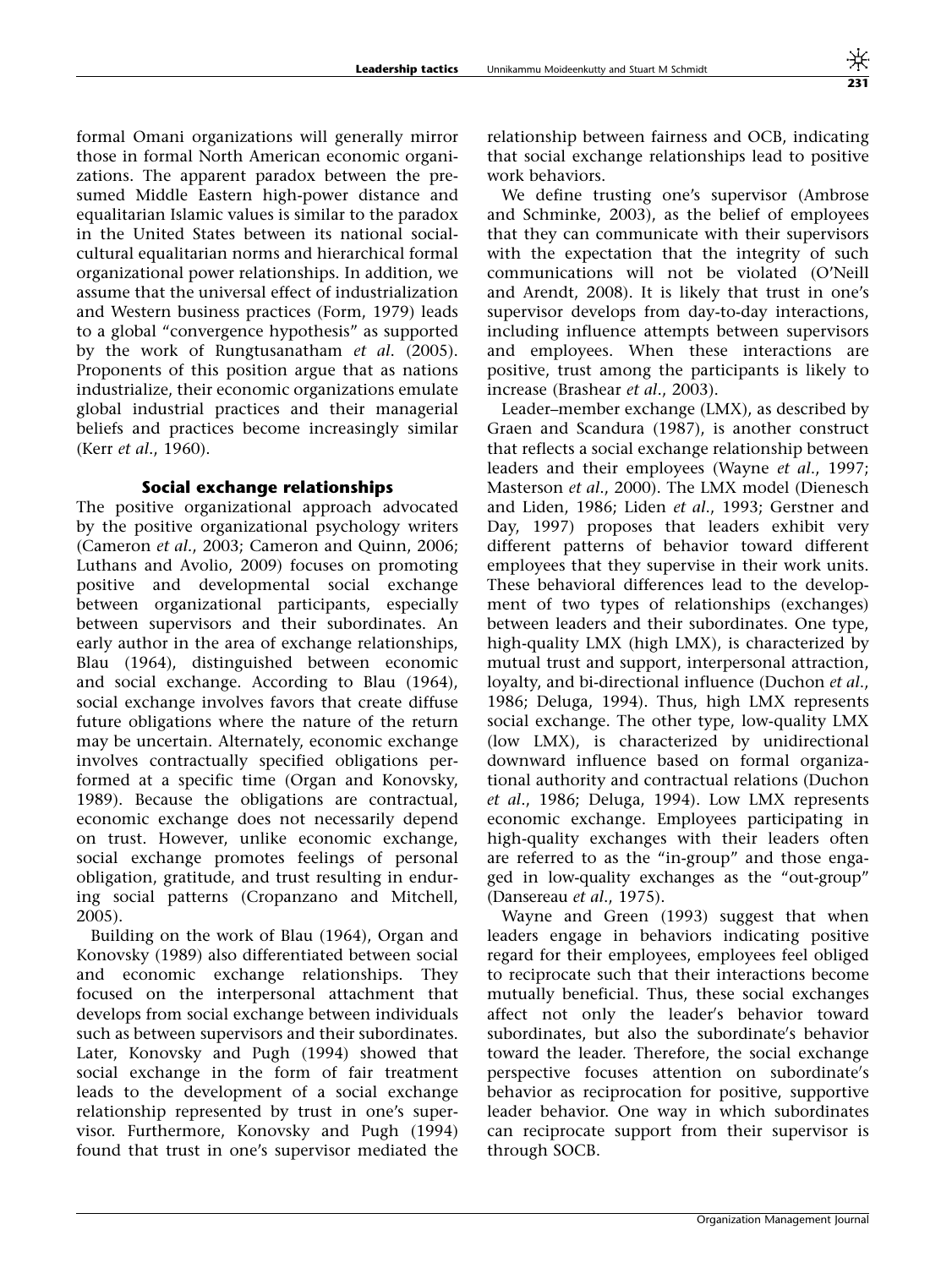The reciprocity dynamic may occur because OCB directed at the supervisor will facilitate the supervisor's job through preventing minor social disruptions in the work unit, buffering the supervisor from annoyances, and allowing a supervisor time to focus on perceived strategic issues. While high LMX is a social exchange relationship, SOCB may be considered an appropriate currency of social exchange, because this exchange is not strictly specified, measured, or formally rewarded. Research shows that high-quality LMX leads employees to engage in OCB directed toward their supervisors (Settoon et al., 1996; Wayne et al., 1997; Masterson et al., 2000).

#### Leader influence tactics

The positive organizational behavior perspective on leadership emphasizes enabling subordinate performance through exercising positive, supportive influence tactics. Various researchers have examined the influence behavior of managers and identified the array of influence tactics used by them (Kipnis et al., 1980; Yukl and Falbe, 1990). Research also has focused on the frequency with which specific influence tactics are employed with different targets in attempts to obtain desired objectives (Kipnis et al., 1980; Erez and Rim, 1982; Schmidt and Kipnis, 1984; Erez et al., 1986; Ansari and Kapoor, 1987; Yukl and Falbe, 1990).

In addition, a significant amount of influence research centers on the effects of using various influence tactics (Falbe and Yukl, 1992; Yukl and Tracey, 1992; Yukl et al., 1996; Higgins et al., 2003). Some of the consequences of using various downward influence tactics include task commitment and individual effectiveness (Kipnis and Schmidt, 1984; Yukl and Tracey, 1992).

Various influence researchers (Kipnis and Schmidt, 1985; Falbe and Yukl, 1992; Yukl and Tracey, 1992) described "hard" and "soft" categories of leader influence tactics. Typically, hard tactics are associated with member compliance or resistance, and soft tactics with member commitment. In an early theoretical discussion of leader influence tactics, Kipnis (1976) described the differential effects of "strong" and "weak" tactics that approximate the empirically derived "hard" and "soft" categories (Yukl and Tracey, 1992). In the interest of parsimony, researchers have been using hard and soft categories of influence tactics because when influence scales such as those developed by Kipnis et al. (1980) or the Profiles of Organizational Influence Strategies (POIS) (1999) are subjected to a forced two-factor analysis, "hard" and "soft" factors are identified (Standifird et al., 2008; Klocke, 2009).

Conceptually, the soft influence category approximates the organizational approach of employing positive influence that incorporates exercising reason and building positive social relationships. In the Kipnis et al. (1980) framework, positive influence would include clusters of influence tactics that they label as Reason, Friendliness, and, perhaps, Bargaining and Coalitions. Evidence indicates that a leader employing these tactics would believe that the subordinate was not under the leader's control, and rather would attribute subordinate compliance to the subordinate's volition. Therefore, extrapolating from the existing research literature, we believe that downward positive influence tactics could lead to developing a productive social exchange relationship with subordinates in line with the positive organizational approach.

Alternately, downward negative influence tactics can be viewed as the antithesis of positive tactics. Negative tactics are conceptually similar to "hard" tactics that incorporate the Kipnis et al. (1980) influence strategies of Assertiveness, Higher Authority, and Sanctions. These "negative" influence tactics lead leaders to believe that they control their subordinates' behavior and performance (Kipnis, 1976). Hence, leaders attribute subordinate compliance to their own actions rather than to their subordinates' volition. Consequently, subordinates and their performance may be held in low esteem owing to the metamorphic cognitive process occurring in the leader (Kipnis, 1976). Thus, using downward negative influence is likely to be detrimental to social exchange relationships with subordinates.

Surprisingly, there is relatively little research linking downward influence tactics to OCB. However, positive influence is associated with task commitment (Falbe and Yukl, 1992; Yukl and Tracey, 1992; Yukl et al., 1996). We use the following definition of task commitment: "Strong enthusiasm and special effort beyond what is normally expected" (Yukl and Tracey, 1992: 530). Thus, we deduce that positive downward influence tactics should have a positive relationship to SOCB.

As a leader's downward influence tactics are a common characteristic of the interaction between leaders and their subordinates, we propose that the type of influence tactics employed will also contribute to the quality of their social exchange relationship, LMX. As LMX is associated with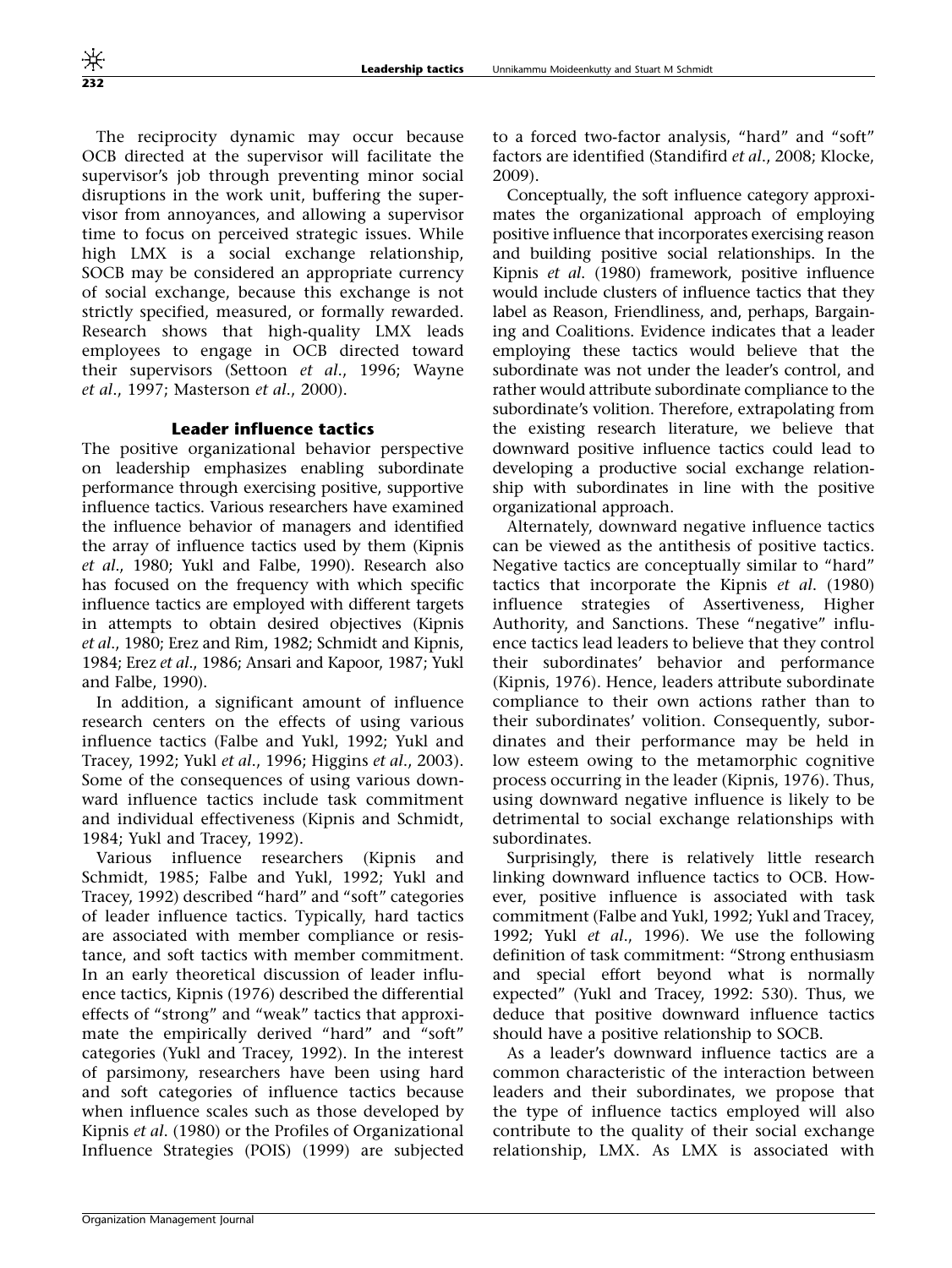OCB, a supervisor's influence tactics will affect subordinates' SOCB through the quality of the supervisor–subordinate relationship or LMX.

Sparrowe et al. (2006) found that LMX moderated the relationship between a leader's influence tactics used with subordinates and the subsequent helping behaviors (a form of OCB) exhibited by subordinates. Using the group engagement model, they argue that supervisors' influence tactics provide cues to employees regarding their relative standing with their supervisors. Subordinates interpret these cues in the context of the quality of the relationship with the supervisor (LMX). Hence, influence tactics that are inconsistent with the quality of LMX become more salient. Thus, LMX should moderate the relationship between influence tactics and helping behaviors. For example, Sparrowe et al. (2006) found that influencing through exchange was positively related to helping behavior in the context of high-quality LMX and negatively related to helping behavior in the context of low-quality LMX. This approach assumes that the quality of the exchange relationship with subordinates, LMX, precedes a leader's specific influence tactics usage. We follow the perspective advanced by Masterson and colleagues (2000) that leaders' influence tactics will affect the development of LMX. This is because perceptions of LMX quality develop over time as a function of daily interactions (including influence tactics) between supervisors and their employees. Hence, Cropanzano and Mitchell (2005) argue that there is no contradiction between these two distinct perspectives, because high-quality relationships can be both a result and a resource for social exchange.

On the basis of the above discussion, we hypothesize the following relationships among a leader's downward influence tactics, social exchange (represented by LMX and trust), and OCB directed toward the leader (SOCB):

Hypothesis 1a: Positive downward influence tactics will be related positively to social exchange relationships (represented by LMX and trust with supervisors).

Hypothesis 1b: Positive downward influence tactics will be related positively to SOCB.

Hypothesis 2: Negative downward influence tactics will be related negatively to social exchange relationships (represented by LMX and trust with supervisors).

Hypothesis 2b: Negative downward influence tactics will be related negatively to SOCB.

Hypothesis 3a: Social exchange with supervisors (represented by LMX and trust) will mediate the relationship between positive downward influence tactics and SOCB.

Hypothesis 3b: Social exchange with supervisors (represented by LMX and trust) will mediate the relationship between negative downward influence tactics and SOCB.

#### Methods

#### Data collection

In the Sultanate of Oman, we collected survey data from 202 subordinates and 172 supervisors in westernized, formal organizations that included a government export promotion agency, a computer services company, an engineering services company, a ceramic tiles manufacturer, a bank, a construction company, the staff training, retail stores, an engineering department of a university, and the administrative office of a large hospital. Our survey instrument consisted of two sections; one section was completed by subordinates and the other completed by their respective supervisors. Usually we administered the survey to employees in groups at their workplaces and immediately collected the completed forms. Then the employees were asked to give the "supervisor" section of the survey to their supervisors. Subsequently, these "supervisor" surveys were collected from a designated person in the organizations after being completed. In a few cases, subordinates requested additional time to complete the survey. In these cases both the "subordinate" and the "supervisor" sections of the survey were collected from the designated person in the organization. A common serial number was used to match the two sections (supervisor with subordinate) of the survey.

A total of 228 surveys were administered and 202 subordinate surveys and 172 supervisor surveys were returned yielding response rates of 88.6% and 75.44%, respectively. We used AMOS software (Arbuckle and Wothke, 1995) with the maximum likelihood function that enabled us to obtain information from the full data set  $(n=202)$  in our analysis. The supervisor surveys were from 33 different supervisors who rated an average of five subordinates (range 1–16). The subordinate survey form contained items assessing the frequency with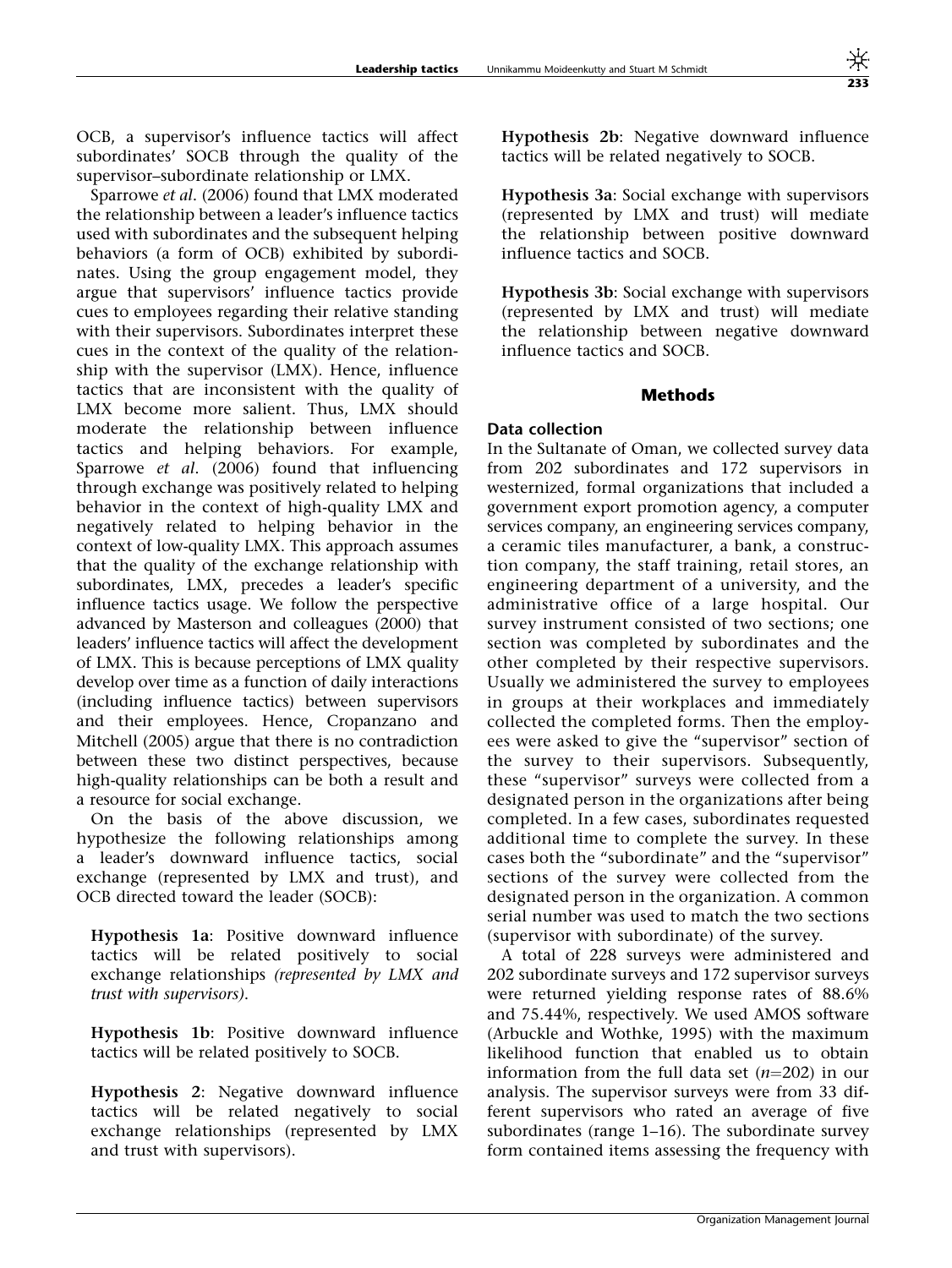which downward influence tactics were used, LMX and trust. The supervisor survey form contained items measuring supervisor-directed OCB. Thus, the behavior of subordinates directed toward their supervisors was measured from the perspective of supervisors.

#### Sample

The subordinate sample consisted of 62.4% males and 37.6% females. The average job tenure of the sample was 8.2 years (SD=5.6). The educational level of 40.7% of the subordinates was bachelor's degree or higher and 84.7% of them had worked under their supervisor for at least 7 months. Most of them (83.3%) were between the ages of 21 and 40. Government employees comprised 39.7% of the sample, and private sector employees 33.3%, with the rest reporting their industry as "other." Clerical/ administrative employees comprised 37.5% of the sample, sales 10.3%, production/technical 14.1% and the rest reported their job category as "other."

The supervisory sample consisted of 82.5% males and 17.5%, females. The educational level of 72.35% of the supervisors was bachelor's degree or higher. The ages of 90.9% of the respondents were between 31 and 50. The average period that a supervisor had supervised his or her subordinate(s) was  $34.3$  months  $(SD=21)$ .

#### Measures

Demographics: the demographic data gathered from the subordinates were, tenure, gender, nationality, tenure under their supervisor, education, age, nature of industry, and nature of job. The demographic data gathered from the supervisors were, gender, nationality, education, and age.

Influence: a modified version of the POIS Form-S (Kipnis and Schmidt, 1999), was used to assess leaders' influence tactics used with subordinates, as perceived by those subordinates. This empirically derived instrument has demonstrated cross-cultural robustness and validity (Schmidt and Yeh, 1992). The POIS scales elicit self-reported influence tactic usage in a specific work and relationship context. However, we modified the wording of the scale items so that subordinates reported their supervisors' use of influence tactics. For example, we changed the item "I act very humble and polite while making my request" to "My supervisor acts very humble and polite while making his/her request." The response choices for this scale ranged from "almost always" (5) to "never" (1).

The POIS Form-S (Kipnis and Schmidt, 1999), consists of 33 tactical items that typically cluster into the following seven downward influence factors used by supervisors with their subordinates: Friendliness, Assertiveness, Reason, Bargaining, Sanctions, Higher Authority, and Coalition (Kipnis et al., 1980). We subjected the POIS response data obtained from the subordinates to an exploratory principal components factor analysis subject to a varimax rotation specifying two factors as shown in Table 1. As we discussed earlier, a two-factor solution would be consistent with the theoretical work describing two parsimonious yet opposing metadimensions of influence. Our factor analysis resulted in a solution with one factor containing items measuring: Coalition, Assertiveness, Bargaining, Sanctions, and Higher Authority. A second factor consisted of items measuring Reason and Friendliness. Items for each subsequent scale (positive influence or negative influence) were included if they loaded 0.5 or greater on one factor and 0.3 or less on the other factor. After eliminating crossloaded items, we had 18 items measuring the first factor that appeared to describe negative influence tactics and 5 items measuring the second factor that appeared to describe positive influence tactics. The reliability (Cornbach's  $\alpha$ ) for the positive influence tactics scale was 0.765 and for the negative influence scale 0.916. Table 2 shows the positive and negative influence scales with the item loadings and the variance accounted for by each scale.

The two scales were clearly differentiated from each other by the type of influence usage each describes. The positive influence scale consisted of using influence tactics such as Logical Arguments, Empathy, Friendliness, and Reason. In contrast, the negative influence scale consisted of pressuring a subordinate with Threats, Social Pressure, Authority, Rewards, Punishments, and Bargaining.

Social exchange relationship: we used LMX and trust to measure the social exchange relationship with supervisors. The leader–member (LMX) variable was measured with 4 items from the 7-item scale reported by Scandura and Graen (1984). We selected the 4 items that referred to the quality of the working relationship with supervisors. The responses for this scale ranged from "strongly disagree" (1) to "strongly agree" (7). Trust was measured with the 3-item scale developed by Roberts and O'Reilly (1974). The possible responses ranged from "very low trust" (1) to "very high trust" (7). We subjected the LMX and trust scales to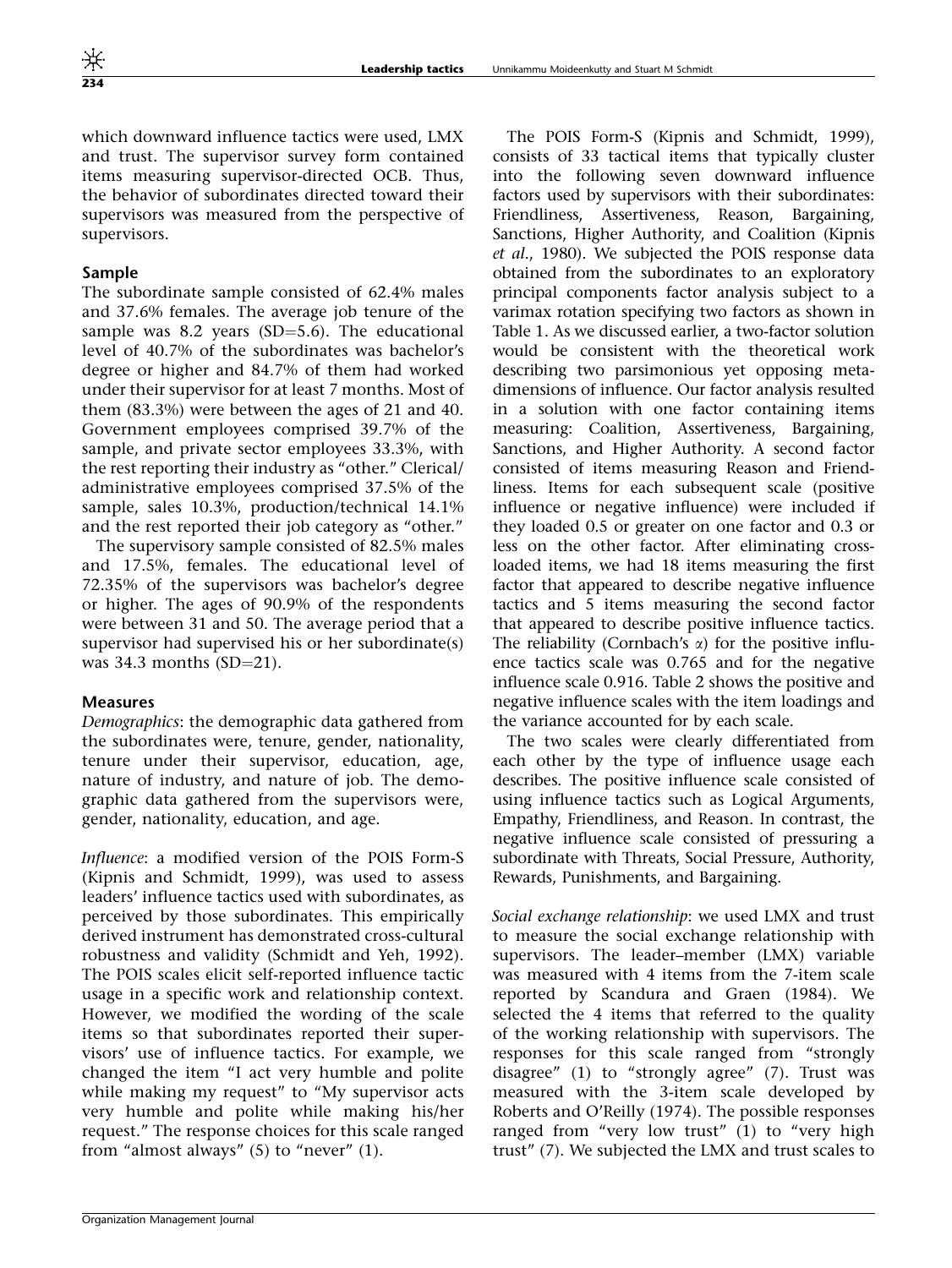Table 1 POIS principal component analysis with varimax rotation – forced two-factor solution ( $n=202$ )

| Item |                                                                                                                                                                                                  | <i>Influence</i><br>negative | Tactics<br>positive |
|------|--------------------------------------------------------------------------------------------------------------------------------------------------------------------------------------------------|------------------------------|---------------------|
|      | 01. My supervisor obtains the support of other employees in getting me to act on his/her request<br>02. My supervisor makes me feel important by noting that only I have the brains, talent, and | 0.590<br>0.335               | 0.140<br>0.341      |
|      | experience to what he/she wants                                                                                                                                                                  |                              |                     |
|      | 03. My supervisor writes a detailed action plan to justify to me the ideas he/she wants to implement                                                                                             | $-0.064$                     | 0.327               |
|      | 04. My supervisor demands in no uncertain terms that I do exactly as he/she wants                                                                                                                | 0.520                        | 0.008               |
|      | 05. My supervisor offers me an exchange in which he/she will do something that I want if I do what he/                                                                                           | 0.605                        | 0.146               |
|      | she wants                                                                                                                                                                                        |                              |                     |
|      | 06. My supervisor acts very humble and polite while making his/her request                                                                                                                       | $-0.137$                     | 0.600               |
|      | 07. My supervisor makes sure that I do not receive a salary increase until I comply with his/her request                                                                                         | 0.618                        | 0.063               |
|      | 08. My supervisor appeals to higher management to put pressure on me                                                                                                                             | 0.655                        | $-0.154$            |
|      | 09. My supervisor simply directs me to do what he/she wants                                                                                                                                      | 0.323                        | $-0.061$            |
|      | 10. My supervisor reminds me how he/she has helped me in the past and imply that now he/she wants<br>compliance with his/her request                                                             | 0.823                        | $-0.167$            |
|      | 11. My supervisor files a report with higher management as a means of pressurizing me to do what he/<br>she wants                                                                                | 0.847                        | $-0.137$            |
|      | 12. My supervisor goes out of his/her way to make me feel good about him/her before asking me to do<br>what he/she wants                                                                         | 0.616                        | 0.072               |
|      | 13. My supervisor threatens me with an unsatisfactory performance appraisal unless I do what he/she<br>wants                                                                                     | 0.818                        | $-0.141$            |
|      | 14. My supervisor sends me to higher management to let it deal with the problem                                                                                                                  | 0.735                        | $-0.281$            |
|      | 15. My supervisor threatens not to promote (or recommend me for promotion) unless he/she obtains<br>compliance with his/her request                                                              | 0.832                        | $-0.218$            |
|      | 16. My supervisor sympathizes with me about the added problems that his/her request could cause                                                                                                  | $-0.137$                     | 0.724               |
|      | 17. My supervisor tells me that the work has to be done as he/she specifies, unless I can propose a<br>better way                                                                                | 0.067                        | 0.475               |
|      | 18. My supervisor uses logical arguments in order to convince me to do what he/she wants                                                                                                         | $-0.193$                     | 0.738               |
|      | 19. My supervisor provides me with job-related personal benefits, such as a work-schedule change, in<br>exchange for what he/she wants                                                           | 0.479                        | 0.359               |
|      | 20. My supervisor waits until I am in a receptive mood before asking me to do what he/she wants                                                                                                  | 0.408                        | 0.370               |
|      | 21. My supervisor sets a time deadline for me to do what he/she wants                                                                                                                            | $-0.086$                     | 0.471               |
|      | 22. My supervisor acts in a friendly manner toward me before making his/her request                                                                                                              | 0.199                        | 0.497               |
|      | 23. My supervisor presents facts, figures, or other information to me in support of his/her position                                                                                             | $-0.092$                     | 0.648               |
|      | 24. My supervisor obtains the support and cooperation of his/her co-workers to back up his/her<br>request                                                                                        | 0.546                        | 0.117               |
|      | 25. My supervisor hints at or actually threaten to terminate (fire) me if I do not do what he/she wants                                                                                          | 0.760                        | $-0.187$            |
|      | 26. My supervisor obtains the informal support of higher management to back him/her up in getting<br>what he/she wants                                                                           | 0.561                        | 0.200               |
|      | 27. My supervisor offers to make a personal sacrifice such as giving up his/her free time if I will do what<br>he/she wants                                                                      | 0.615                        | 0.105               |
|      | 28. My supervisor scolds me so that I will realize that he/she is serious about his/her request                                                                                                  | 0.599                        | 0.091               |
|      | 29. My supervisor promises or actually gives me a salary increase so that I will do what he/she wants                                                                                            | 0.706                        | 0.041               |
|      | 30. My supervisor offers to help with my work if I will do what he/she wants                                                                                                                     | 0.578                        | 0.079               |
|      | 31. My supervisor very carefully explains to me the reasons for his/her request                                                                                                                  | 0.010                        | 0.678               |
|      | 32. My supervisor repeatedly reminds me of what he/she wants                                                                                                                                     | 0.420                        | 0.342               |
|      | 33. My supervisor points out to me that organizational rules require that I comply with his/her request                                                                                          | 0.359                        | 0.319               |
|      | Eigenvalue                                                                                                                                                                                       | 10.595                       | 2.787               |
|      | Percent variance explained                                                                                                                                                                       | 32.106                       | 8.446               |
|      | Cumulative percent                                                                                                                                                                               | 32.106                       | 40.552              |

an exploratory principal components factor analysis employing a varimax rotation. As indicated in Table 3, this analysis resulted in the items measuring both LMX and trust loading on a single factor. We therefore combined the two scales into a single scale of social exchange relationship with supervisor. The reliability of this scale was 0.868.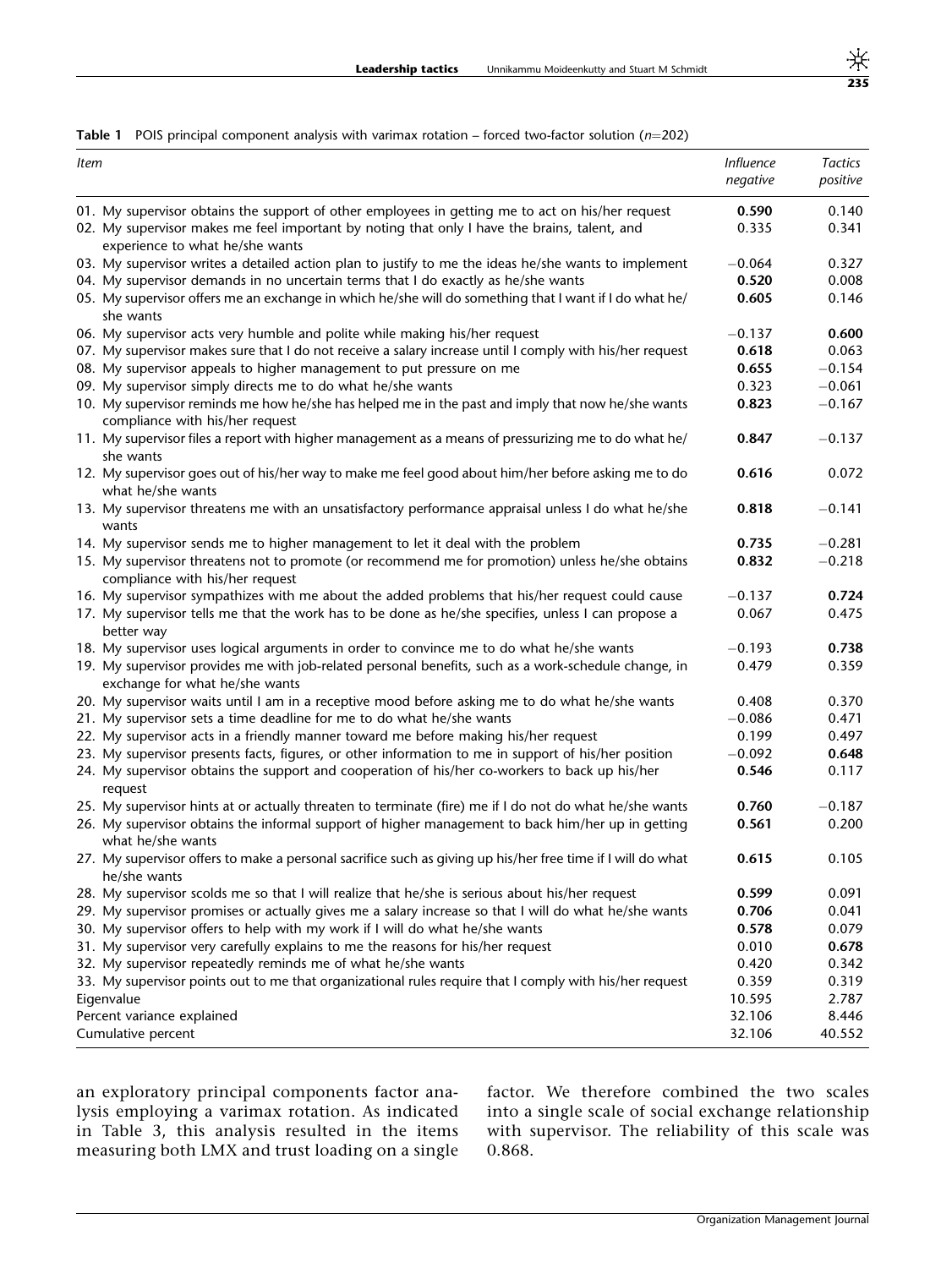|  |  |  |  |  | <b>Table 2</b> LMX and trust scales principal component analysis with varimax rotation $(n=172)$ |
|--|--|--|--|--|--------------------------------------------------------------------------------------------------|
|--|--|--|--|--|--------------------------------------------------------------------------------------------------|

| Item                                                                                                                                                                                                                                                 | Quality of relationship<br>with supervisor |
|------------------------------------------------------------------------------------------------------------------------------------------------------------------------------------------------------------------------------------------------------|--------------------------------------------|
| 1. How free do you feel to discuss with your supervisor the problems and difficulties in your job without<br>jeopardizing your position or having it held against you?                                                                               | 0.766                                      |
| 2. Supervisors at times must take decisions that seem to be against the interests of subordinates. When this<br>happens to you as a subordinate, how much trust do you have that the supervisor's decision was<br>justified by other considerations? | 0.729                                      |
| 3. To what extent do you have trust and confidence in your supervisor regarding his or her general<br>fairness?                                                                                                                                      | 0.700                                      |
| 4. I usually know where I stand with my supervisor.                                                                                                                                                                                                  | 0.750                                      |
| 5. My working relationship with my supervisor is effective.                                                                                                                                                                                          | 0.729                                      |
| 6. My supervisor understands my problems and needs.                                                                                                                                                                                                  | 0.788                                      |
| 7. My supervisor recognizes my potential.                                                                                                                                                                                                            | 0.799                                      |
| Eigenvalue                                                                                                                                                                                                                                           | 3.962                                      |
| Percent variance explained                                                                                                                                                                                                                           | 56.592                                     |

Table 3 Summary statistics and correlations

| Variables          | Mean | SD   | Positive  | <b>Negative</b> | Social exchange | SOCB    |
|--------------------|------|------|-----------|-----------------|-----------------|---------|
| 1. Positive        | 3.25 | 0.83 | (0.765)   |                 |                 |         |
| 2. Negative        | 2.27 | 0.82 | 0.072     | (0.916)         |                 |         |
| 3. Social exchange | 5.41 | 1.03 | $0.553**$ | $-0.355**$      | (0.868)         |         |
| 4. SOCB            | 3.91 | 0.77 | 0.195     | 0.087           | $0.357**$       | (0.875) |

Notes:  $*P<0.05$ .  $*P<0.01$ .

Reliabilities are on the diagonal in parentheses.

Means and SD of positive, negative tactics, and SOCB have been transformed to a 5-point scale and those of LMX-Trust have been transformed to a 7-point scale.

OCB: we used the 7-item OCB-Supervisor scale reported by Masterson et al. (2000) to measure organizational citizenship. We used this scale because the Masterson et al. (2000) study indicates that the social exchange relationships with supervisors are related to behaviors directed toward the supervisors. The responses for this scale ranged from "never true"  $(1)$  to "always true"  $(5)$ .

#### Analysis

To reduce the complexity of the measurement model, we created composite sub-scales for some of the observed variables (Mathieu and Farr, 1991). Three composite sub-scales consisting of 6 items each were used as indicators of negative influence. Two composite sub-scales, one consisting of the 3 items measuring trust and the other consisting of the 4 items measuring LMX were used as indicators of social exchange. Finally, two composite subscales consisting of 4 and 3 items, respectively, were used as indicators of SOCB. The indicators of positive influence were the 5 items measuring this variable.

We tested our hypotheses using structural equation modeling (SEM) with AMOS 4.0 (Arbuckle and Wothke, 1995) that allowed us to make efficient use of all survey data. The main reason for using SEM in this study was to evaluate simultaneously hypothesized construct relationships rather than in sequential steps as in regression analysis. Second generation multivariate methods (Chin, 1998) allow simultaneous analysis of all the variables in the model instead of separately. We examined the measurement and structural models separately using the two-step method recommended by Anderson and Gerbing (1988). First, the hypothesized factor structure was examined by testing the measurement model. Second, several structural models representing the relationships among the latent variables were examined.

Testing mediation hypothesis with multiple regressions requires running three separate regressions (Baron and Kenny, 1986). With SEM, the mediation model (structural model) is tested directly. In SEM, the observed variables are modeled as imperfect indicators of latent constructs and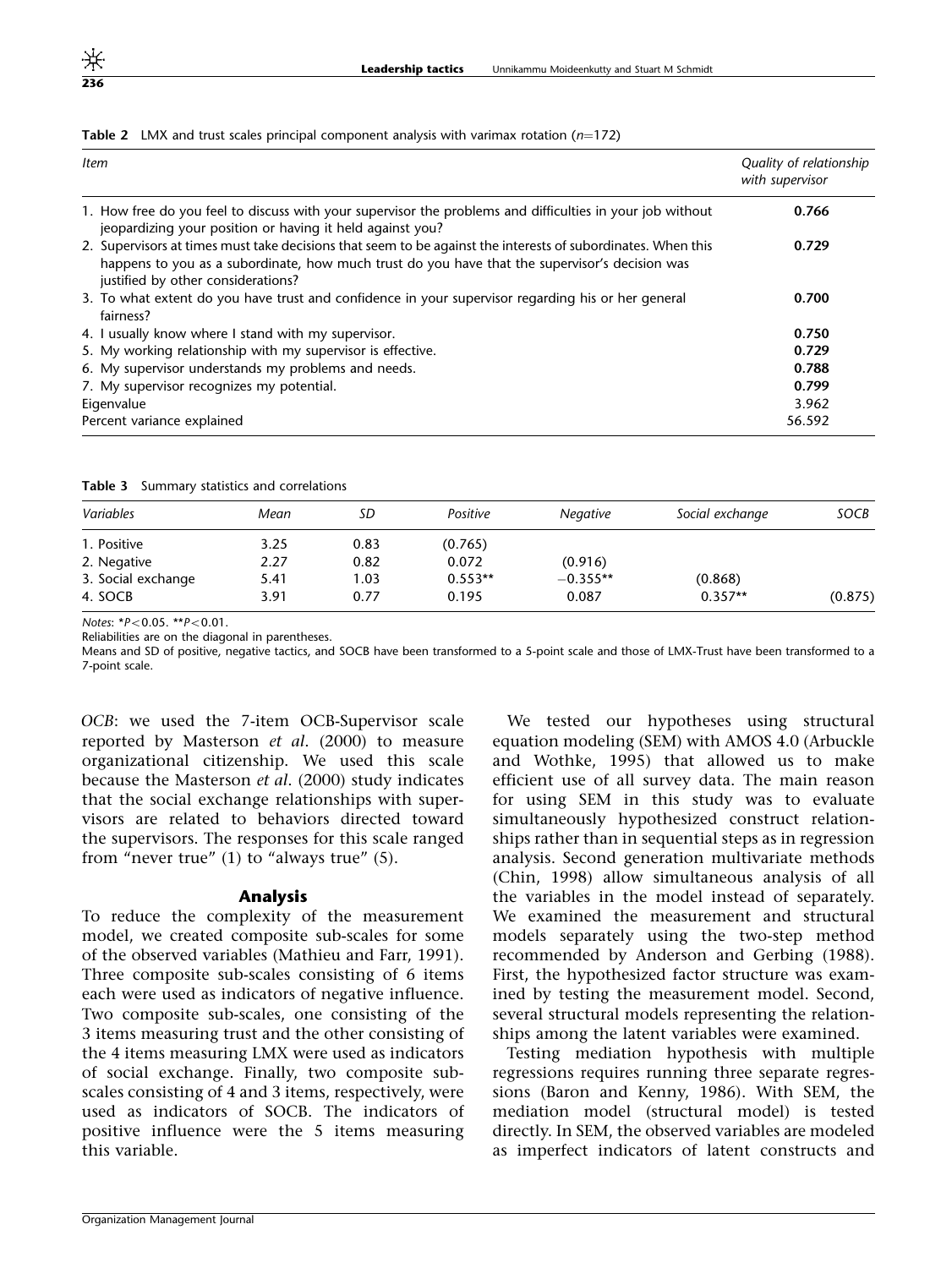each indicator has a measurement error term. This accounts for the unreliability of the observed variables (Arbuckle and Wothke, 1995). In addition, each latent endogenous variable has a disturbance term that reflects the omitted causes (Kline, 1998). Thus, SEM compensates for unreliability of the measures and omitted variables.

#### **Results**

The summary statistics, correlations, and reliabilities of the latent variables used in the study are shown in Table 3. The fit indexes for the measurement model ( $\chi^2$ /df=1.191, NFI=0.990, RFI=0.984,  $CFI=0.997$ , and RMSEA=0.031) indicated that the model fits the data adequately (Figure 1). The factor loadings of all the indicators on their respective latent variables were above 0.5. The hypotheses were tested with a series of structural models. Hypotheses 1 and 2 were tested by specifying a structural model with paths from positive and negative influence to social exchange and SOCB without a direct path from social exchange to SOCB. The fit indexes for this model  $(\chi^2/df=1.318)$ , NFI=0.989, RFI=0.982, CFI=0.997, and RMSEA= 0.040) indicated that the data fit the model adequately. All regression weights except for the path from negative influence to SOCB were significant. These results provide full support for hypothesis 1 and partial support for hypothesis 2. Positive influence was related positively to social exchange and negative influence was related negatively to social exchange (hypotheses 1a and 2a, respectively). Positive influence also was related positively to SOCB (hypothesis 1b). However, negative influence did not have the predicted negative influence to SOCB (hypothesis 2b).

As negative influence did not have a direct effect on SOCB, mediation was tested for only positive influence (Baron and Kenny, 1986). The absence of a direct effect for negative influence indicates no support for hypothesis 3b, which states that social exchange will mediate the effect of negative influence on SOCB. First, a fully mediated structural model with paths from positive influence to social exchange and from social exchange to SOCB was tested (Figure 2). The fit indexes for this model  $(\chi^2/\text{df}=1.251, \text{NFI}=0.989, \text{RFI}=0.983. \text{CFI}=0.998,$ and RMSEA $=$ 0.035) indicated that the model fit the data adequately. The regression coefficients for both the path from positive influence to social exchange and for the path from social exchange to SOCB were significant. In order to test if the mediation was full or partial, a direct path from positive influence to SOCB was added to the above model. The overall fit of this model to the data was adequate  $(\chi^2/df=1.260)$ , NFI=0.989, RFI=0.983. CFI=0.998, and RMSEA= 0.036), however, the regression coefficients for the paths from positive influence to SOCB and from social exchange to SOCB were not significant. Thus, the above results provide support to hypothesis 3a, the fully mediated model with the effects of positive influence on SOCB being mediated fully by social exchange. This model explained 9.8% of the variance in SOCB.

#### **Discussion**

We employed a positive organizational behavioral perspective to examine the effects of positive and negative leader influence tactics on the quality of



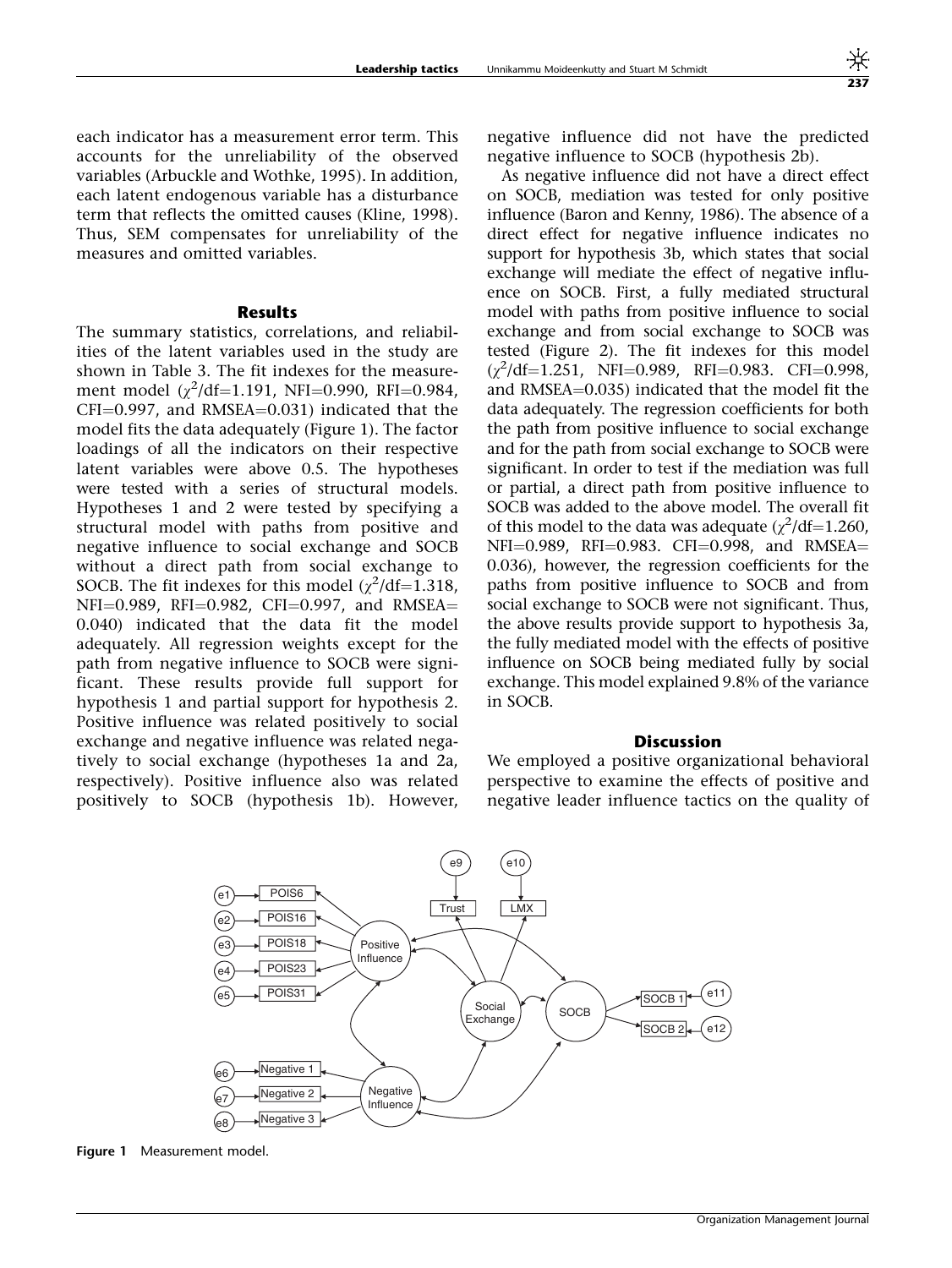

Figure 2 Structural model.

Note: The path coefficients are standardized with significant levels determined by the ratios of un-standardized path coefficients. The t-values are in parenthesis.

social exchange with their subordinates. Cameron and Lavine (2006) describe positive employee behaviors (OCB) resulting from exercising positive leadership. In this study, we examined one aspect of positive leadership; positive influence tactics used with subordinates. Furthermore, we employed social exchange theory (Blau, 1964) to combine LMX, OCB, and trust literatures as conceptual and operational definitions of the quality of social exchange in response to a supervisor's downward influence tactics. We hypothesized that the use of positive downward influence by supervisors leads to the formation of social exchange relationships with their subordinates as represented by highquality LMX relationships and trust. In addition, based on the findings of Yukl and colleagues (Falbe and Yukl, 1992; Yukl and Tracey, 1992; Yukl et al., 1996), we expected positive downward influence tactics would be associated with SOCB. There is substantial agreement that these organizational relationships are both desired and required in contemporary organizations. Indeed, the management self-help books are rife with advice on the desirability and techniques for achieving positive social exchange among organizational participants.

If positive influence tactics result in positive social exchange, we expected negative downward influence tactics to correlate negatively with high-quality LMX, trust, and SOCB. Finally, we hypothesized that social exchange would mediate the relationship between positive downward influence and SOCB.

As indicated earlier, LMX and trust loaded on a single factor in our factor analysis, and therefore, these two dimensions were combined into a single scale that we called LMX-trust and it was used as the indicator of social exchange relationships between supervisors and their subordinates.

We tested our hypothesized relationships in a cultural context seemingly very different from the United States where the theory and perspectives that we used originated. The supervisors and their subordinates were employed in the Sultanate of Oman, an orthodox Islamic, mid-range developing nation situated on the Arabian Peninsula. Although, traditional religious and tribal norms and practices hold sway over much of the population, the nation is rapidly modernizing and industrializing. Our survey respondents were employed in formal, English speaking organizations that according to the convergence hypothesis (Form, 1979) would be expected to exhibit organizational relationships similar to those in the West. Furthermore, we might expect that positive downward influence would result in positive social exchange relationships because Islamic teachings promote treatment of employees as equals and with politeness and courtesy (Ali, 2005). Therefore, our finding regarding downward positive influence usage is congruent with the Islamic cultural context of Arab societies. We found that positive downward influence tactics were related positively to quality social exchange and SOCB among the supervisor– subordinate dyads in Oman, just as we would expect in US organizations. Furthermore, the hypothesis that social exchange would mediate the relationship between positive downward influence and OCB was supported fully.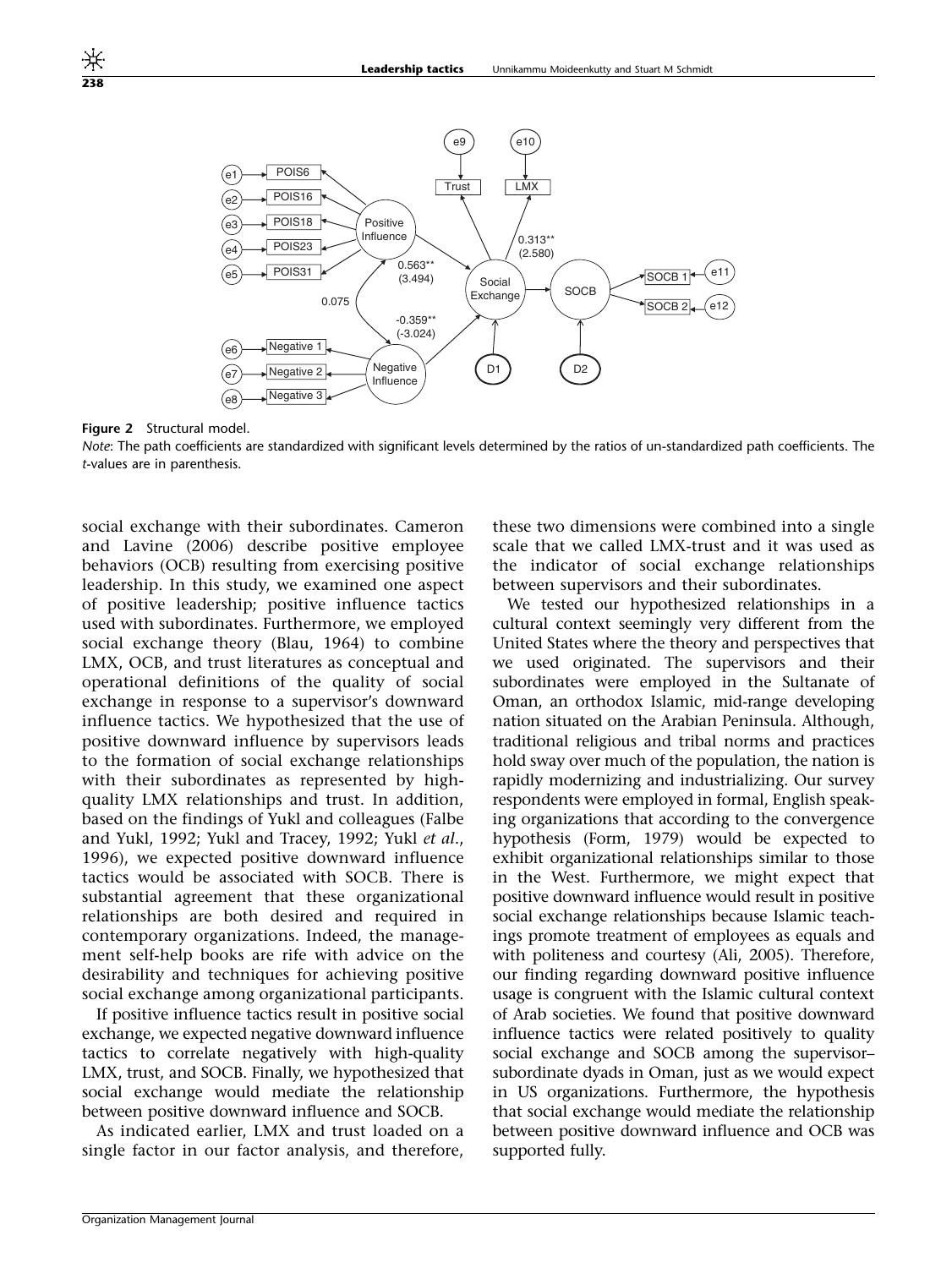**Leadership tactics** Unnikammu Moideenkutty and Stuart M Schmidt

In addition, the finding that positive downward influence tactics were positively associated with social exchange and OCB is congruent with the conclusions of Masterson et al. (2000). Our view is that daily interactions of supervisors with their subordinates (including using downward influence) become integrated into the history of experiences between them and the quality of their relationships. This indicates that "little" acts of leadership (Mcgill and Slocum, 1998) are important for fostering positive social exchange relationships with subordinates and promoting extra-role subordinate contributions.

This paper extends social exchange research by showing that positive downward influence tactics are associated with positive social exchange relationships (LMX and trust) even in contemporary Omani organizations. Furthermore, our study also extends OCB research by demonstrating that positive downward influence tactics are related to SOCB. While negative downward influence was related negatively to social exchange as expected, contrary to our expectations its relationship to SOCB was non-significant.

As indicated earlier, Oman like other Arab Muslim countries studied by Hofstede and Hofstede (2005) is likely to be high on power distance. If this value is operative in Oman, employees may be more accepting of negative leadership tactics in the employment context than in countries lower on power distance. However, the Islamic value of equality and lack of a hierarchical organizational tradition require treating employees with courtesy and politeness. Perhaps, it is because of the combination of these two dynamics that we found no support for the hypothesis that negative downward influence would be related negatively to SOCB. However, the negative relationship of negative influence to social exchange indicates that even in high-power distance countries, negative influence tactics undermine the relationship between supervisors and subordinates. This finding therefore highlights the significance of studying influence processes in cultures that differ on power distance and include competing values.

We found that downward influence tactics using the POIS influence instrument factored into "positive" and "negative" categories (Kipnis and Schmidt, 1985; Falbe and Yukl, 1992; Yukl and Tracey, 1992) with Omani respondents. This finding may indicate the generalizability of "positive" and "negative" categories of leaders' downward influence tactics. However, it may be possible to develop a more nuanced understanding of the effects of downward influence tactics on social exchange and SOCB by testing for the effects of individual influence tactics. This was the approach taken by Sparrowe et al. (2006) in their study and could be a fruitful avenue for future research.

An important strength of the study is the collection of data from actual supervisor–subordinate dyads. As supervisors rated subordinate SOCB, common method variance could be ruled out as an alternative explanation for the relationship between influence and SOCB. While numerous downward influence studies have relied on supervisor self-reports, our study is unique in using subordinate reports of supervisory downward influence tactics. This study therefore provides the subordinates' perspective on supervisory downward influence. Finally, this is probably the only study to have used an Omani sample to study leader influence tactics in relation to social exchange relationships.

A limitation of the study is that data on downward influence and social exchange were collected from the same source (i.e., subordinates). It is possible that this relationship is contaminated by common method variance. Another limitation of the study is that all the data were collected at the same time, and therefore, no causal claims can be made for the relationship found among the variables.

The results of the study have practical implications. The results show that positive downward influence is related to positive social exchange relationships and SOCB, and negative downward influence is negatively related to social exchange. Supervisors who want to develop social exchange relationships with their subordinates and promote supervisor-directed OCB might need to emphasize positive downward influence. Research (Kipnis, 1976) indicates that supervisors tend to use negative influence tactics when they meet with resistance to their influence attempts. The results of this study indicate that this may have negative implications for social exchange. As supervisor-directed OCB is important for the supervisor and the organization, the positive approach to influence appears to be the method of choice for downward influence. In addition, the results also suggest that day-to-day interactions with followers are critical for developing high-quality relationships. Leaders need to pay attention to their routine interactions with followers if they wish to develop social exchange relationships that promote extra-role contributions.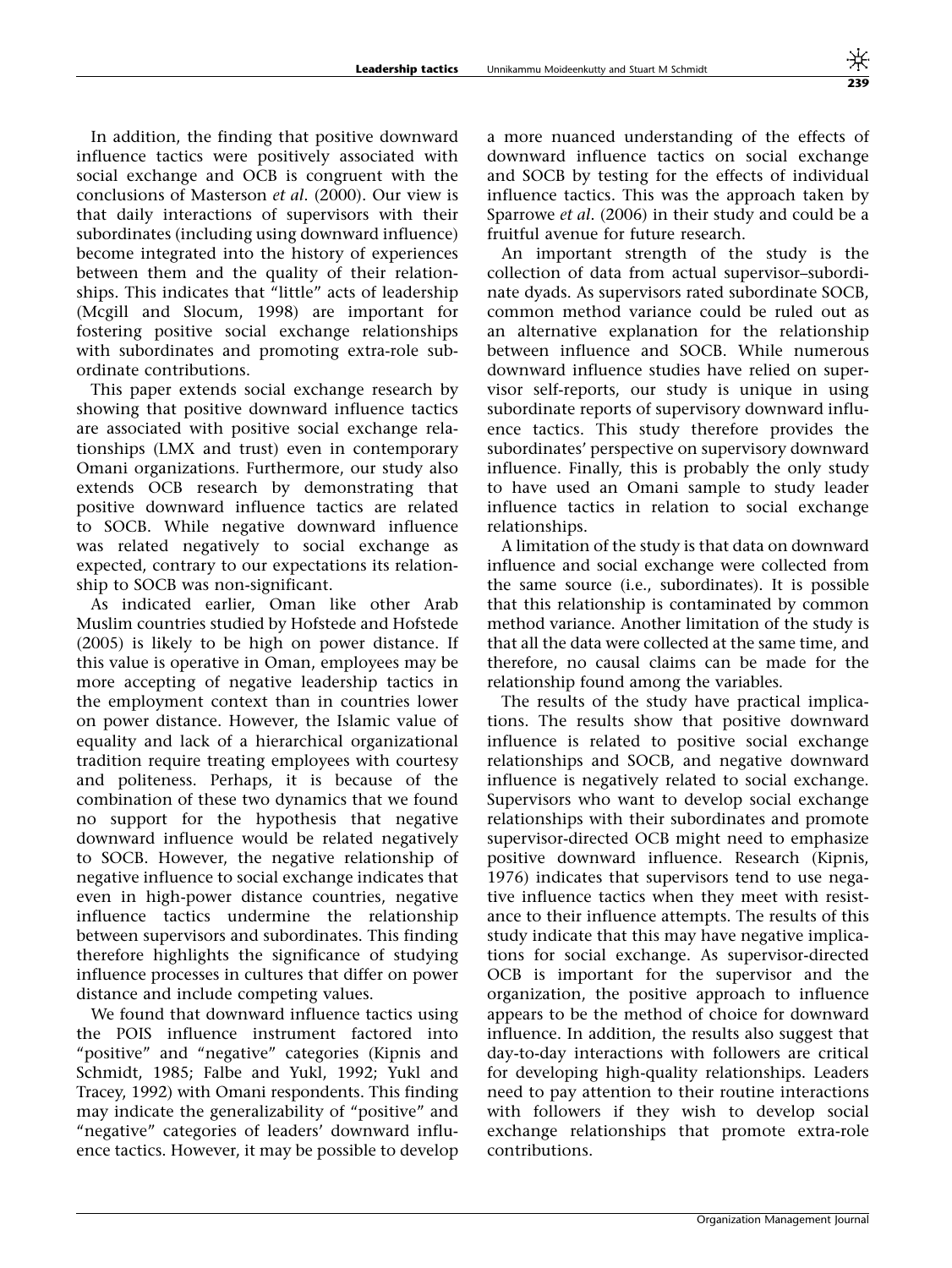#### Acknowledgements

Support for this study came from an internal research grant from the Office of the Assistant Vice-Chancellor

#### References

- Ali, A.J. (2005). Islamic perspective on management and organization. Northampton, MA: Edward Elgar.
- Ambrose, M.L. & Schminke, M. (2003). Organization structure as a moderator of the relationship between procedural justice, interactional justice, perceived organizational support, and supervisory trust. Journal of Applied Psychology, 88(2): 295–305.
- Anderson, J.E. & Gerbing, D.W. (1988). Structural equation modeling in practice: A review and recommended two-step approach. Psychological Bulletin, 103: 411–423.
- Ansari, M.A. & Kapoor, A. (1987). Organizational context and upward influence tactics. Organizational Behavior and Human Decision Processes, 40: 39–49.
- Arbuckle, L.A. & Wothke, W. (1995). Amos 4.0 user's guide. Chicago, IL: SPSS.
- Bahaudin, G.M., Khanfar, N.M. & Khanfar, S.M. (2010). Leadership tendencies of government employees in Oman: A study of task and relationship based on age and gender. Public Organization Review, 10: 173–190.
- Baron, R.M. & Kenny, D.A. (1986). The moderator-mediator variable distinction in social psychological research: Conceptual, strategic, and statistical considerations. Journal of Personality and Social Psychology, 51: 1173–1182.
- Blau, P.M. (1964). Exchange and power in social life. New York: John Wiley & Sons.
- Brashear, T.G., Boles, J.S., Bellenger, D.N. & Brooks, C.M. (2003). An empirical test of trust-building processes and outcomes in sales manager-salesperson relationships. Academy of Marketing Science Journal, 31(2): 189–200.
- Cameron, K., Dutton, J.E. & Quinn, R.E. (Eds) (2003). Positive organizational scholarship: Foundations of a new discipline. San Francisco, CA: Berrett-Koehler.
- Cameron, K. & Lavine, M. (2006). Making the impossible possible. San Francisco, CA: Berrett-Koehler.
- Cameron, K. & Quinn, R.E. (2006). Diagnosing and changing organizational culture, rev edn. New York: Wiley & Sons.
- Chin, W. (1998). The partial least squares approach for structural equation modeling. In G.A. Marcoulides (Ed), Modern methods for business research, 295–336. Mahwah, NJ: Lawrence Erlbaum Associates.
- Cropanzano, R. & Mitchell, M.S. (2005). Social exchange theory: An interdisciplinary review. Journal of Management, 31(6): 874–900.
- Dansereau, F., Graen, G. & Haga, B. (1975). Vertical dyad linkage approach to leadership in organizations: A longitudinal investigation of the role-making process. Organizational Behavior and Human Performance, 42: 420–428.
- Deluga, R.J. (1994). Supervisor trust building, leader-member exchange and organizational citizenship behavior. Journal of Occupational and Organizational Psychology, 67: 315–326.
- Dienesch, R.M. & Liden, R.L. (1986). Leader-member exchange model of leadership: A critique and further development. Academy of Management Review, 11: 618–634.
- Duchon, D., Green, S.G. & Taber, T.D. (1986). Vertical dyad linkages: A longitudinal assessment of antecedents, measures and consequences. Journal of Applied Psychology, 71: 56–60.
- Erez, M. & Rim, Y. (1982). The relationship between goals, influence tactics, and personal and organizational variables. Human Relations, 35: 877–878.
- Erez, M., Rim, Y. & Keider, I. (1986). The two sides of tactics of influence: Agent vs. target. Journal of Occupational Psychology, 59: 25–39.

for Post-Graduate Studies and Research of Sultan Qaboos University, Sultanate of Oman.

- Falbe, C.M. & Yukl, G. (1992). Consequences for managers of using single influence tactics and combinations of tactics. Academy of Management Journal, 35(3): 638–652.
- Form, W. (1979). Comparative industrial sociology and the convergence hypothesis. Annual Review of Sociology, 5: 1–25.
- Gerstner, L.R. & Day, D.V. (1997). Meta-analytic review of leader-member exchange theory: Correlates and construct issues. Journal of Applied Psychology, 82: 522–552.
- Graen, G.B. & Scandura, T.A. (1987). Toward a psychology of dyadic organizing. In L.L. Cummings and B. Staw (Eds), Research in organizational behavior, 175–208. Vol. 9. Greenwich, CT: JAI Press.
- Higgins, C.A., Judge, T.A. & Ferris, G.R. (2003). Influence tactics and work outcomes: A meta-analysis. Journal of Organizational Behavior, 24: 89–106.
- Hofstede, G. (2001). Culture's consequences, 2nd edn. Thousand Oaks, CA: Sage Publications.
- Hofstede, G., Hofstede, G.J. & Minkov, M. (2010). Culture and organizations: Software of the mind, 3rd edn. Columbus, OH: McGraw-Hill.
- House, R., Hanges, P., Javidan, M., Dorfman, P. & Gupta, V. (2001). Culture, leadership, and organizations: The GLOBE study of 62 societies. Thousand Oaks, CA: Sage.
- Kerr, C., Dunlop, J., Farbison, F. & Myers, C. (1960). Industrialism and industrial man. New York: Oxford University Press.
- Kipnis, D. (1976). The powerholders. Chicago: The University of Chicago Press.
- Kipnis, D. & Schmidt, S.M. (1984). Managers' pursuit of individual and organizational goals. Human Relations, 37(10): 781–794.
- Kipnis, D. & Schmidt, S.M. (1985). The language of persuasion. Psychology Today, 4: 40–46.
- Kipnis, D. & Schmidt, S.M. (1999). Profiles of organizational influence strategies (POIS), http://www.mindgarden.com, accessed 16 July 2005.
- Kipnis, D., Schmidt, S.M. & Wilkinson, I. (1980). Intraorganizational influence tactics: Explorations in getting one's way. Journal of Applied Psychology, 65(4): 440–452.
- Kline, R.B. (1998). Principles and practice of structural equation modeling. New York: Guilford.
- Klocke, U. (2009). "I am the best:" effects of influence tactics and power Bases on powerholders' self-evaluation and target evaluation. Group Processes & Intergroup Relations, 12(5): 619–637.
- Konovsky, M.A. & Pugh, S.D. (1994). Citizenship behavior and social exchange. Academy of Management Journal, 37: 656–669.
- Koys, D.J. (2001). The effects of employee satisfaction, organizational citizenship behavior, and turnover on organizational effectiveness: A unit-level, longitudinal study. Personnel Psychology, 54: 101–114.
- Liden, R.L., Wayne, S.J. & Stilwell, D. (1993). A longitudinal study on the early development of leader-member exchange. Journal of Applied Psychology, 78: 662–674.
- Luthans, F. (2002a). Positive organizational behavior: Developing and managing psychological strengths. Academy of Management Executive, 16(1): 57–75.
- Luthans, F. (2002b). Need for and meaning of positive organizational behavior. Journal of Organizational Behavior, 23(6): 695–706.
- Luthans, F. & Avolio, B.J. (2009). The "point" of positive organizational behavior. Journal of Organizational Behavior, 30(2): 291–307.